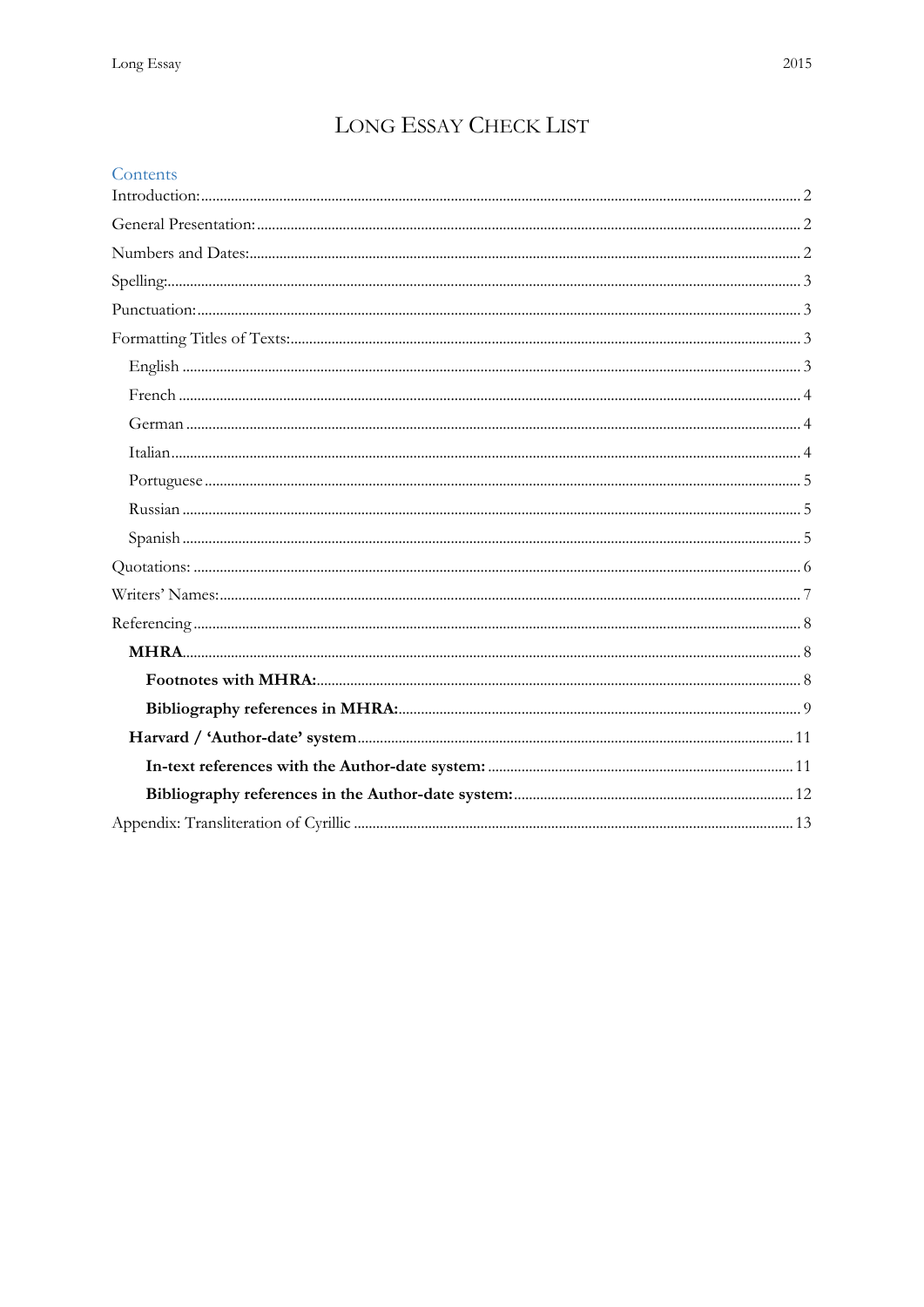## <span id="page-1-0"></span>Introduction:

This Guide sets out all the essential presentation and referencing requirements for the Part 1B Long Essay. It is intended to be used as a checklist, so once you have produced a final draft you can work through the points methodically to ensure that your Long Essay meets all the requirements.

Whilst the majority of marks for any piece of assessed work are for content and argumentation, good presentation and accurate referencing are also key elements in the marking criteria. These criteria state that, for a First Class mark, you must show 'well-chosen and accurate quotations or examples; secondary material, if used, is well referenced'. On the other hand, poor referencing and presentation are seen as characteristics of a Third Class mark: 'limited use of illustrative and supporting material, material used quite carelessly, inaccurate or inappropriate quotation or examples'. Furthermore, inaccurate referencing can leave you in danger of plagiarism for which your essay may be disqualified and which, in a worse case scenarios, may lead to an investigation by the university Examiners and Proctors.

If you have any questions or are unsure about any of the contents of this guide, please ask your supervisor or contact Dr Hannah Scott (hls42).

## <span id="page-1-1"></span>General Presentation:

- Font size 12: preferably a Serif font such as Times New Roman
- $\Box$  Full-page justification (i.e. the texts looks square on the page at both left and right margins)
- $\square$  Use 1.5 line spacing and normal margins
- $\Box$  Tab indent at the start of each paragraph except the introduction
- $\square$  Remember to leave time to proofread carefully

## <span id="page-1-2"></span>Numbers and Dates:

Write numbers out in words, up to and including one hundred

- Also use words for 'round' numbers: two hundred, one thousand, three million, etc.
- $\Box$  Cardinal numbers for centuries are written out in full, e.g. eighteenth century.
- BUT days of the month and years are written using figures, e.g. 14 July 1789.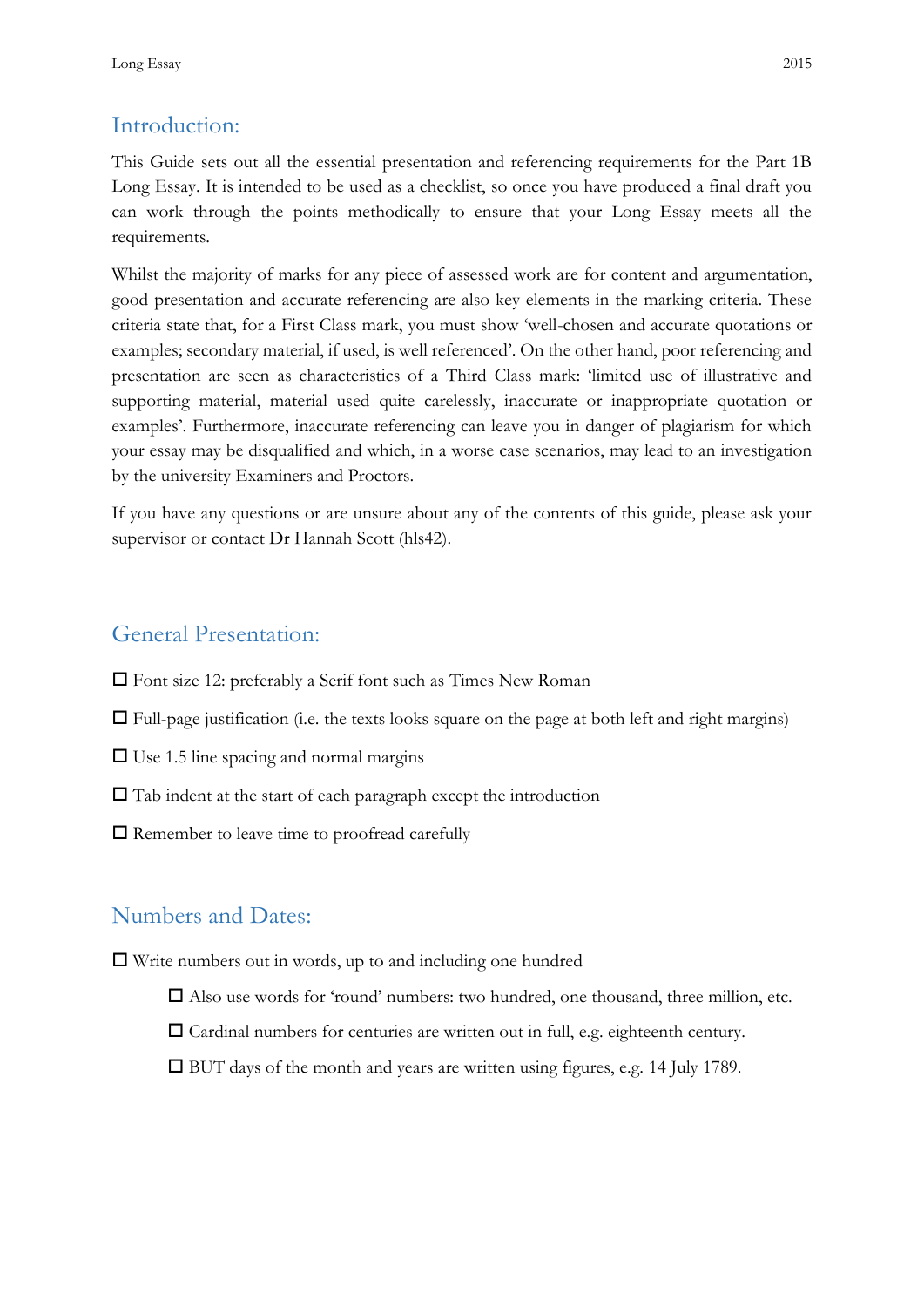## <span id="page-2-0"></span>Spelling:

 $\Box$  You can use UK –ise, –isation or US –ize; but be consistent

## <span id="page-2-1"></span>Punctuation:

 $\Box$  Avoid using contractions: what's → what is; don't → do not; etc. → and so on; i.e. → specifically; e.g.  $\rightarrow$  for example

Compound adjectives should be joined with short hyphens, e.g. a well-behaved child.

 $\triangleright$  NB. there is no hypen when this follows the noun: e.g. the child is well behaved

 $\Box$  Hyphenate 'nineteenth-century Germany' (when 19<sup>th</sup> c. is used as an adjective); no hyphen when 'century' is the noun, as in 'during the nineteenth century…'

 $\Box$  Use longer 'en' dashes to designate a subordinate clause – like so.

 $\Box$  Use UK punctuation throughout (even in and around quotations from other languages)

## <span id="page-2-2"></span>Formatting Titles of Texts:

 $\square$  Books, films, and collections of poetry/short stories should be indicated in italics:

E.g. *Le Roman de Renard*, *Wilhelm Meister*, *Il Filostrato*

 $\Box$  Individual poems/short stories and journal / newspaper articles should be indicated using single quotation marks without italics:

E.g. 'Chançon do'lh mot son plan e prim', 'La muerta', 'Ao Longe os barcos de flores'

 NB. for a novel named after a character or person: *Anna Karenina* = book title (italicised); Anna  $K$ arenina = character (straight text).

• Each language has its own set of conventions for capitalisation – these are summarised below, and are available in more detail in the MHRA *Style Guide*, downloadable at [mhra.org.uk](http://www.mhra.org.uk/)

### <span id="page-2-3"></span>English

General rules:

 $\Box$  1) Capitalise the initial letter of the first word of the title

 2) Capitalise all other nouns, pronouns (except for 'that'), adjectives, verbs, adverbs, and subordinating conjunctions

 $\Box$  3) NO capitalisation for articles, possessive determiners (e.g. 'my'), and co-ordinating conjunctions ('and', 'but', 'or', and 'nor')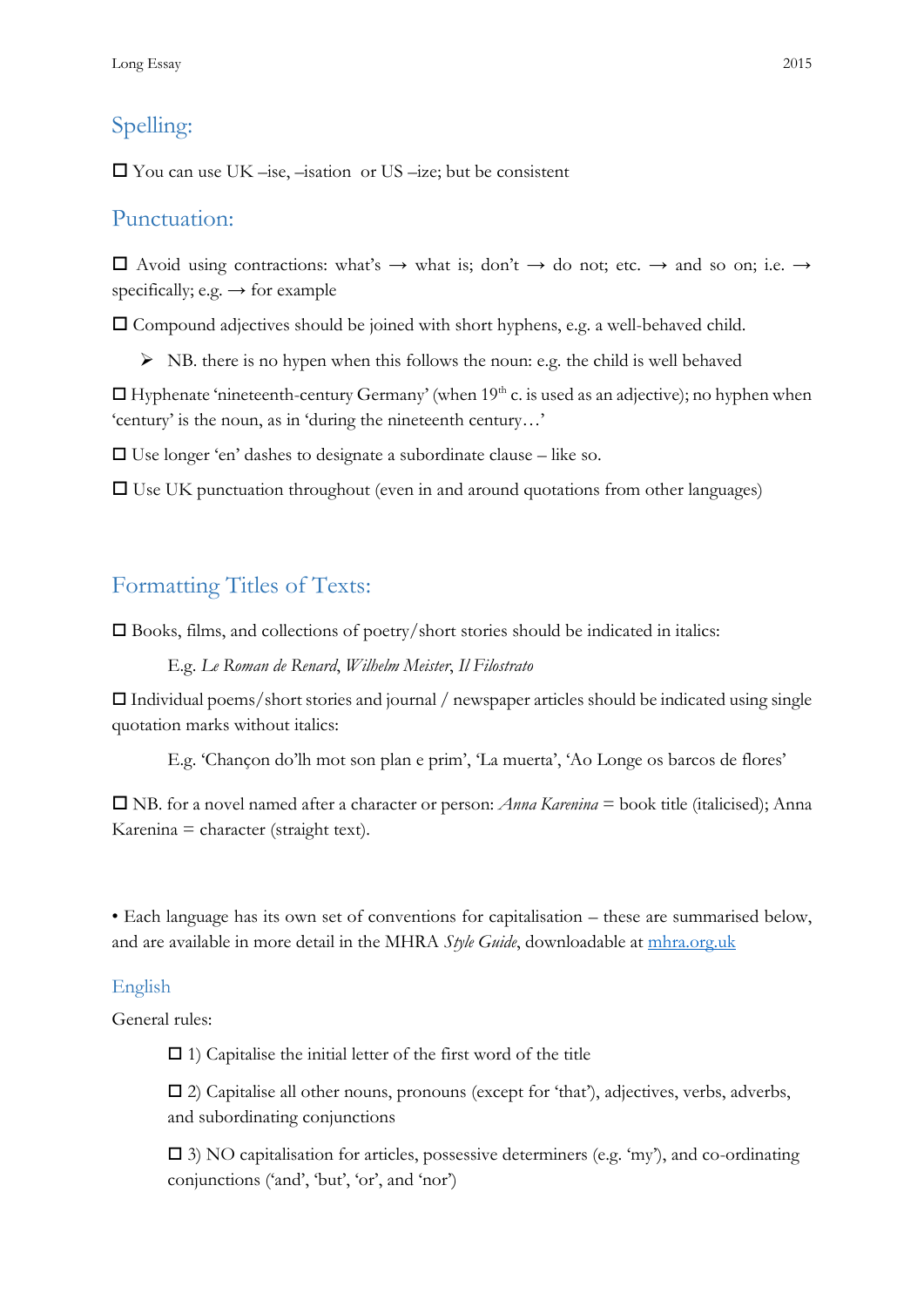E.g. *The Faerie Queen Between the Acts How to Win Friends and Influence People* 'The Passionate Shepherd to his Love'

 $\Box$  4) Subtitles following a colon: the first word is capitalised, unless the subtitle is introduced by a semi-colon and the next word is 'or'

E.g. 'Speculation and Dissipation: A Reading of Zola's *La Curée*'

*Twelfth Night, or What You Will*

### <span id="page-3-0"></span>French

General rules:

 $\Box$  1) Capitalise the initial letter of the first word of the title

 $\Box$  2) Is the first word a definite article?

- NO: the second word is lower case e.g. *A rebours*; *En rade*
- YES: subsequent noun is also upper case / any adjectives between the definite article and the noun are also upper case – e.g. *Trois Contes*; *Un Cœur simple*; *La Tentation de Saint Antoine*; *Le Bon Usage*

3) Are any of the other words a proper noun?

- NO: no more upper-case letters
- YES: use upper case e.g. *La Vie de Jeanne d'Arc*; *Le Tour de la France par deux enfants*

### <span id="page-3-1"></span>German

 $\Box$  The first initial of the first word and all nouns are capitalised.

E.g. *Beantwortung der Frage: Was ist Aufklärung? Heinrich von Kleist. Die Dramen und Erzählungen in ihrer Epoche Das Unheimliche*

#### <span id="page-3-2"></span>Italian

 $\Box$  Only the first word of the title and any other proper nouns are capitalised.

E.g. *Il libro del Cortegiano Storia dell'italiano letterario: dalle origini al Novecento Ricostruire e meccanizzare l'universo*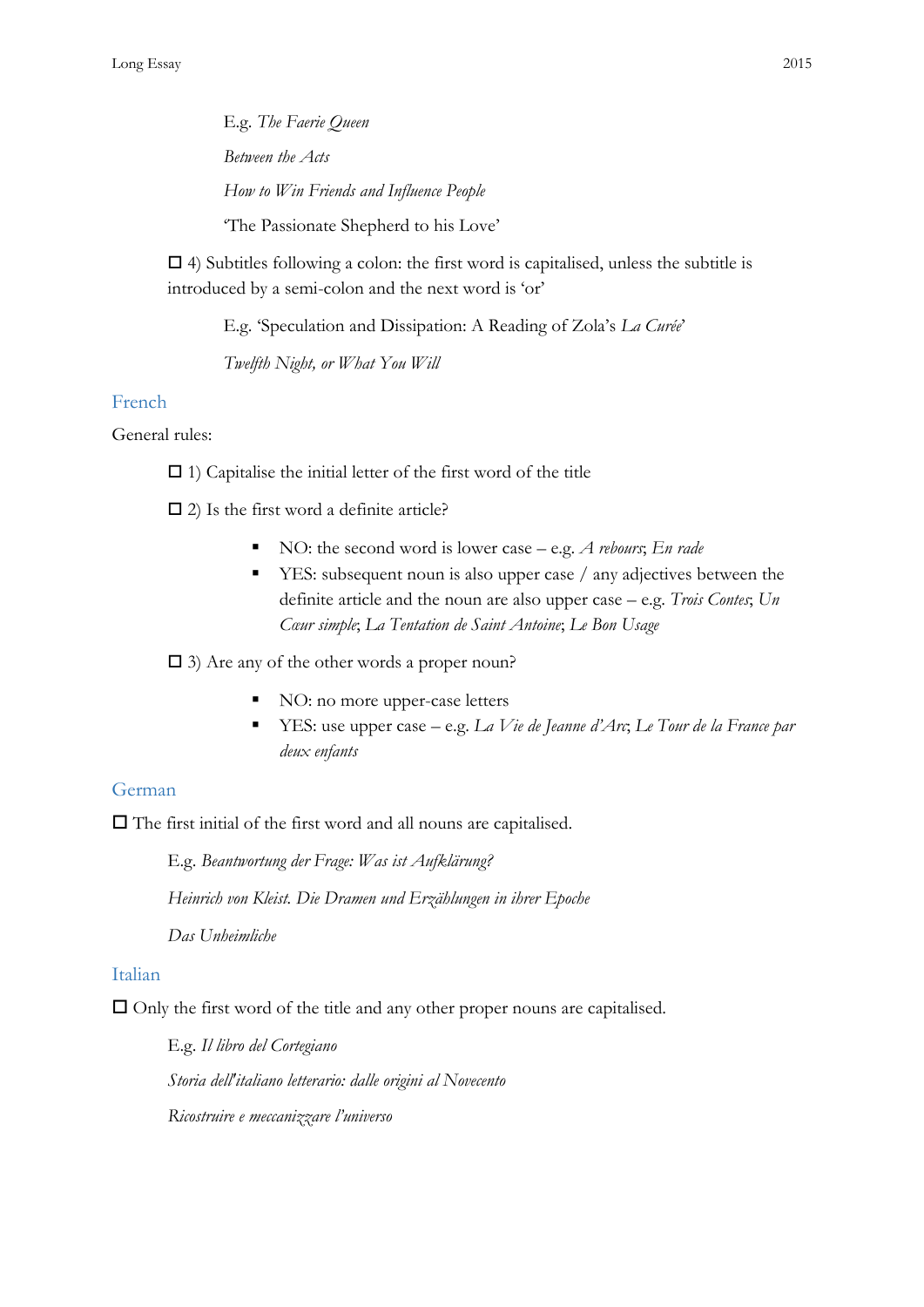### <span id="page-4-0"></span>Portuguese

 $\Box$  Only the first word of the title and any other proper nouns are capitalised.

E.g. *Triste fim de Policarpo Quaresma Catorze ensaios sobre José Régio seguidos de uma biobliografia essencial Nós matámos o cão tinhoso*

#### <span id="page-4-1"></span>Russian

 $\square$  Capitalize the first word, and any subsequent proper nouns:

E.g. 'Moi pervyi gus'

*Ottsy i deti*

'Nevskii Prospekt'

*Master i Margarita*

 $\square$  Transliteration of titles:

- Titles of literary and other works discussed should be given in the original **and**  transliterated, and a translation of the title and the date of original publication should appear in parentheses with the first mention of the work.

E.g. 'In Dostoevskii's *Prestuplenie i nakazanie* (*Crime and Punishment*, 1866), we find that...'.

 $\Box$  Thereafter you may use either the original or translated title but be consistent (and adopt the same style for all works thus cited: don't discuss *Crime and Punishment* in one paragraph and then go on to talk of *Brat'ia Karamazovy*).

 $\Box$  Titles of non-English periodicals should be italicized and transliterated. There is no need to give a translation of the title, for example, *Pravda*, *Nash sovremennik*, *Russkaia mysl'*.

A guide to transliteration can be found in the Appendix to this guide.

#### <span id="page-4-2"></span>Spanish

 $\Box$  Only the first word of the title and any other proper nouns are capitalised.

E.g. Federico García Lorca, *Romancero gitano* Pedro Almodóvar, *La flor de mi secreto*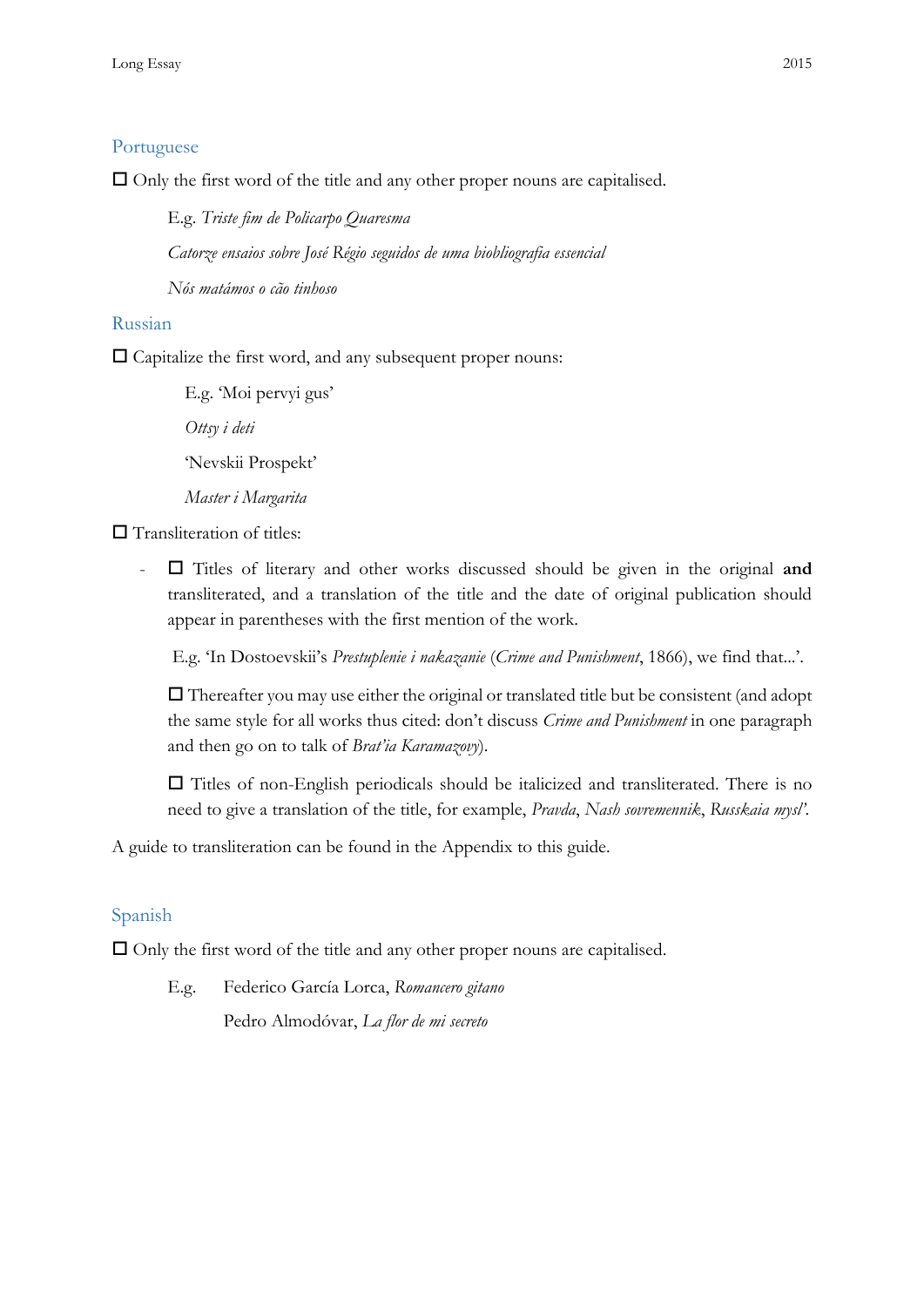# <span id="page-5-0"></span>Quotations:

 $\square$  Quotation marks: use 'single inverted commas' – only use "double inverted commas" for a quotation within a quotation.

When quoting in Cyrillic, use slanted quotation marks, i.e. « ».

 $\Box$  There is no need to use bold or italics for quotations in any language, unless these are present in the original text.

If using italics to add emphasis in a quotation, add a note after to indicate your intervention

E.g. Acquisto argues that 'it expands to include the *process* of reading' (my emphasis).

 $\Box$  Introduce a quotation (usually) with a comma or a colon. Shorter quoted phrases may also be incorporated without punctuation into the syntax of your sentence. Some examples:

- With a comma:

As Roland Barthes argues, 'le rapport du lecteur au livre repose bien avant tout sur la liberté du premier d'engager cette lecture. Sans cette liberté de choix et de rythme, il semble que le plaisir de la lecture soit d'abord atténué.'

- With a colon:

The perception of men in Western culture is summarised by art critic John Berger: 'a man's presence is dependent upon the promise of power which he embodies. If the promise is large and credible his presence is striking. If it is small or incredible, he is found to have little presence.'

- Without punctuation:

Flaubert aspires to write his 'livre sur rien' which Roland Barthes would later describe as a 'texte de jouissance'.

 $\Box$  Offset quotations of more than 40 words by increasing the left and right margins by 1cm and leaving a line before and after the quoted text. For such quotations, do not use any quotation marks.

- For Russian and Ukranian: quotations of more than 40 words should also be presented as a separate block, and should be written in Cyrillic. These do not require quotation marks.

 Ensure you quote accurately **in the original language**, including all accents and special characters – beware auto-correct.

- No need to provide a translation from the modern language in question into English
- Russian and Ukranian: quotations shorter than four lines long may be incorporated into the body of the text. You may transliterate or quote in Cyrillic – but be consistent.

 Omissions: when making an omission from a quotation, indicate the omitted section with an ellipsis in square brackets, thus […].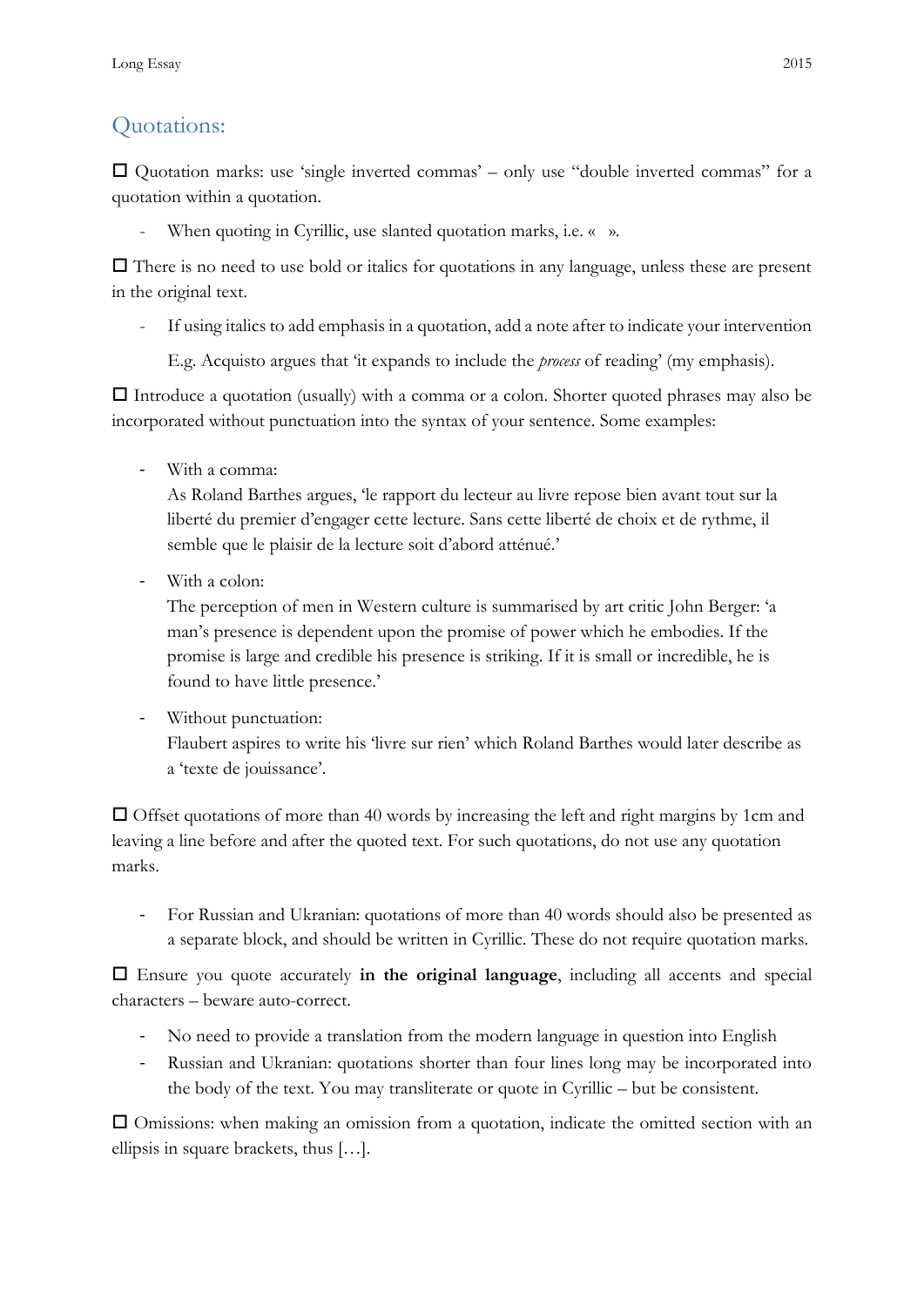$\Box$  Repeated quotations from one key primary text:

- you can avoid excessive footnotes by:
	- o 1) after the first quotation, insert a footnote which states the edition you will be using;
	- o 2) thereafter, give the page number in brackets after the quotation within the body of the text. E.g. 'Ce fut comme une apparition' (p. 37).

 $\Box$  Repeated quotations from two key primary texts:

- if using two key primary texts (e.g. in a comparative essay), you can add an abbreviated title to the page number in brackets – this makes it clear which of the two books is being quoted. You will need to explain your chosen abbreviation in the first footnote for each text.

> E.g. *En attendant Godot* → (*G*, p. 47); *Rimas de Tomé de Burguillos* → (*RTB*, pp. 162- 63).

## <span id="page-6-0"></span>Writers' Names:

 $\Box$  When referring to a writer (literary and others), use their full name the first time you mention them, and then the surname only thereafter (e.g. first mention: Judith Butler; second mention: Butler).

 When the person is famous enough not to be ambiguous (e.g. Plato, Erasmus, Kant) you can use surname only throughout.

 Russian and Ukrainian: when an anglicized name has been well-established, you may choose to use this in the body of your text (e.g. Dostoevsky, Tolstoy, Shklovsky, Tchaikovsky, Prokofiev – instead of Dostoevskii, Tolstoi, Shklovskii, Chaikovskii, Prokof'ev) – in either case, be consistent.

- **NB**. this is not the case for the footnotes and bibliography, where the Library of Congress transliteration should always be used.
- Use standard English forms, if such exist, of foreign names of historical monarchs as well as saints, for example, Ivan the Terrible, Catherine the Great, St Cyril, St Methodius.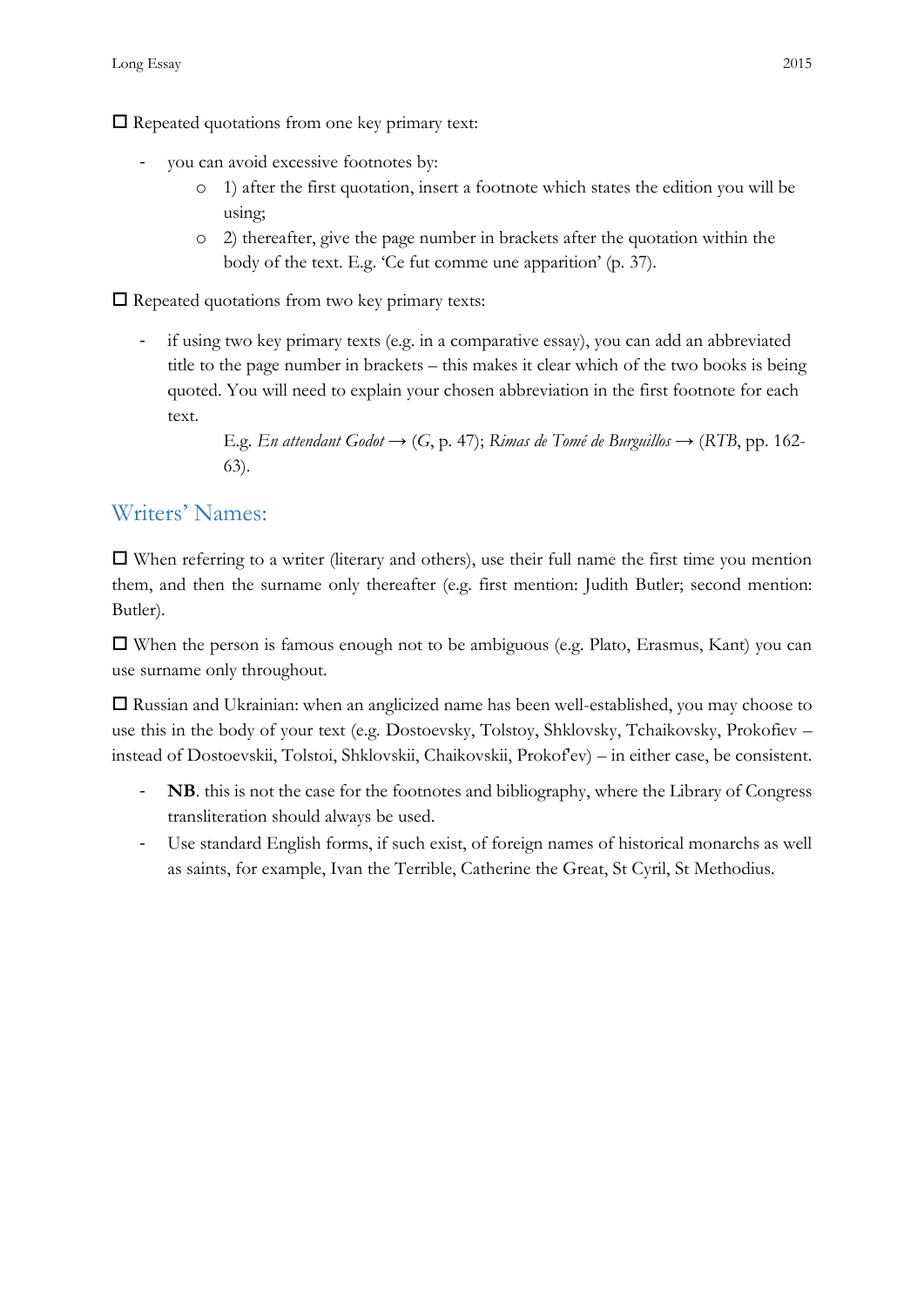# Referencing

<span id="page-7-0"></span>There are two main referencing systems used in Modern Language studies: MHRA (most used for literary and cultural studies) and the Harvard or 'Author-date' system (used for linguistics and sociological studies). The Author-date system is not so common for literary studies, but is a useful way of reducing the word count spent on footnotes without sacrificing accurate referencing.

Advice on plagiarism is available on the MML website:

[Undergraduate information on plagiarism and referencing sources | Faculty of Modern and](http://www.mml.cam.ac.uk/plagiarism-guidance)  [Medieval Languages](http://www.mml.cam.ac.uk/plagiarism-guidance)

## <span id="page-7-1"></span>**MHRA**

In the MHRA system, there are two components: footnotes and a bibliography.

### <span id="page-7-2"></span>**Footnotes with MHRA:**

 $\square$  Superscript numbers which indicate a footnote should go after the punctuation at the end of the point you are making. Usually, this will be after a full-stop, but if one sentence contains two ideas, you can place it after a comma/semi-colon/colon (but not after a dash).

**E.g.** Atkin argues that this dialogue is a subversion of both race and gender norms.<sup>1</sup>

<sup>1</sup> Rhian Atkin, *Lisbon Revisited: Urban Masculinities in Twenthieth-century Portguese Fiction* (Oxford: Legenda, 2014), p. 35.

**E.g.** Atkin argues that this dialogue is a subversion of both race and gender norms,<sup>1</sup> drawing a useful connection with Jennifer Yee's post-colonial analysis of women in colonial narratives.<sup>2</sup>

<sup>1</sup>Rhian Atkin, *Lisbon Revisited: Urban Masculinities in Twenthieth-century Portguese Fiction* (Oxford: Legenda, 2014), p. 35.

<sup>2</sup> Jennifer Yee, *Exotic Subversions in French Nineteenth-Century Literature* (Oxford: Legenda, 2008), p. 90.

 $\Box$  All footnotes end with a full-stop – even if it isn't a complete sentence.

 $\Box$  For the first footnoted reference to each text, the footnote should include full bibliographic information (**more details on what to include in the bibliography section below**):

- E.g. Susan Sontag, *On Photography* (London and New York: Penguin, 1977), p. 56.

 $\Box$  In the second and subsequent references, you can use an abbreviated footnote, with the minimum information needed for the reader to find the text in your bibliography.

- E.g. Sontag, *On Photography*, p. 78.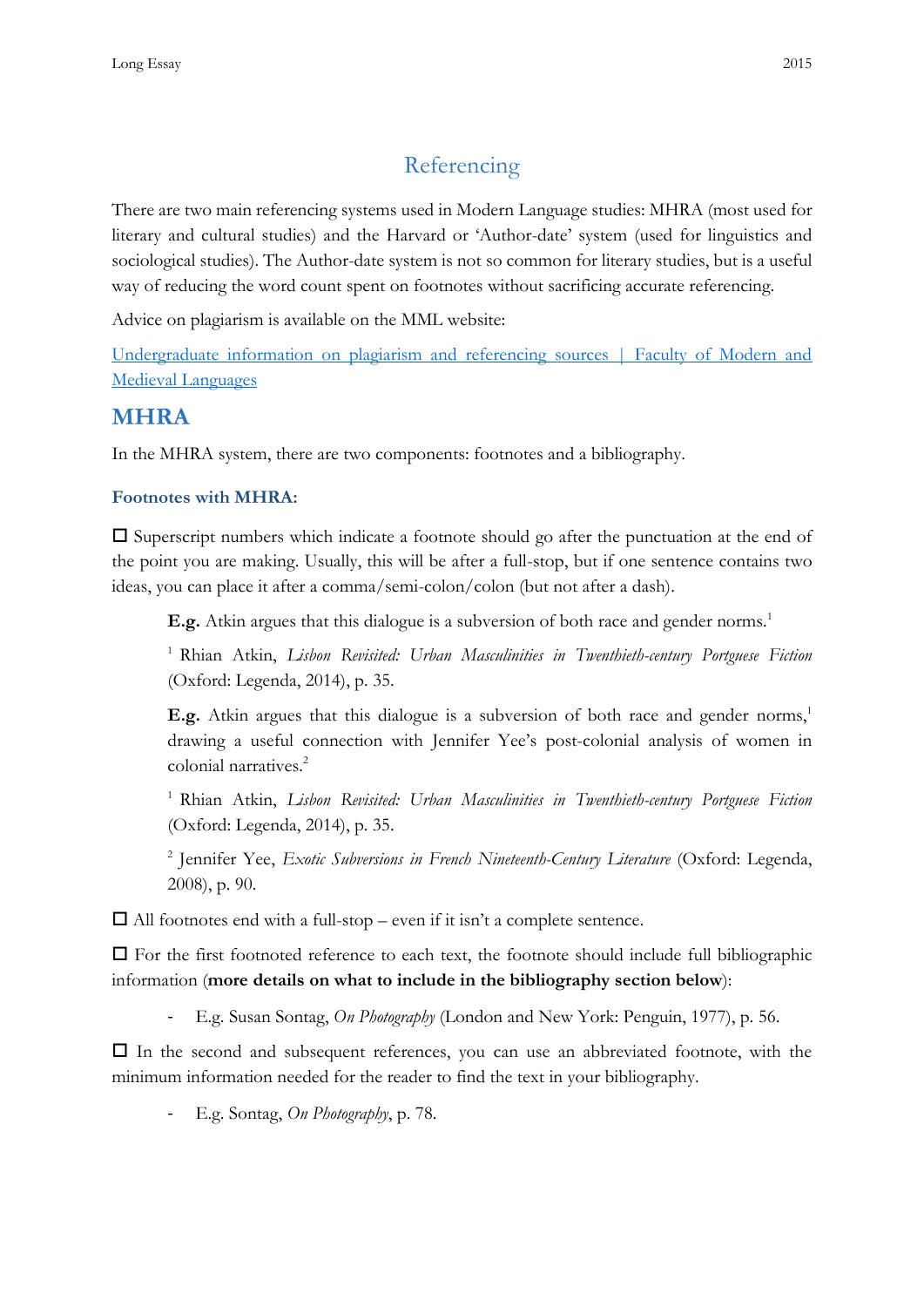$\Box$  If two footnotes in a row refer to the same book (or, in an edited collection, the same chapter from the same book; in a journal, the same article in the same journal), you can use *Ibid.* + page number – as long as there is no room for ambiguity.

 $\sim$  E.g. Sontag, *On Photography*, p. 78. 2 *Ibid*., p. 80.

□ Do not use *Op. cit*.: as this can often be confusing for the reader.

### <span id="page-8-0"></span>**Bibliography references in MHRA:**

 There are **two key differences** between the presentation of information in footnotes and in the bibliography:

- 1) the author name precedes the surname in footnotes; surname precedes forename in the bibliography
- 2) footnotes must contain a specific page reference to the text you are quoting/paraphrasing at the end of the footnote; this is left out in the bibliography

 $\Box$  Your bibliography should list every work explicitly quoted or paraphrased in your essay (all of which you will have footnoted/cited in the body of your essay). It should not be a complete list of everything you have ever read on the topic.

### **Referencing books:**

Surname, Name, *Book Title in Italics* (Place: Publisher, Year)

**E.g.** Harrow, Susan, *Zola: The Body Modern* (Oxford: Legenda, 2010)

**Referencing books with more than one edition:**

Surname, Name, *Book Title in Italics*, Xth edn (Place: Publisher, Year)

**E.g.** Butler, Judith, *Gender Trouble*, 2nd edn (London and New York: Routledge, 2009)

**Referencing one essay within an edited book of essays:**

Surname, Name, 'Title of article', in *Title of Book*, ed. by Name Surname (Place: Publisher, Year), pp. [first and last pages on which the essay appears in the book]

**E.g.** Thompson, Hannah, 'A Battle in the Feminine? The Gendered Body and the Franco-Prussian War', in *Visions/Revisions: Essays on Nineteenth-Century French Culture*, ed. by Nigel Harkness (Bern: Peter Lang, 2003), pp. 157–73.

### **Referencing a book of essays:**

Surname, Name (ed.), *Title of book* (Place: Publisher, Year)

**E.g.** Harkness, Nigel (ed.), *Visions/Revisions: Essays on Nineteenth-Century French Culture* (Bern: Peter Lang, 2003)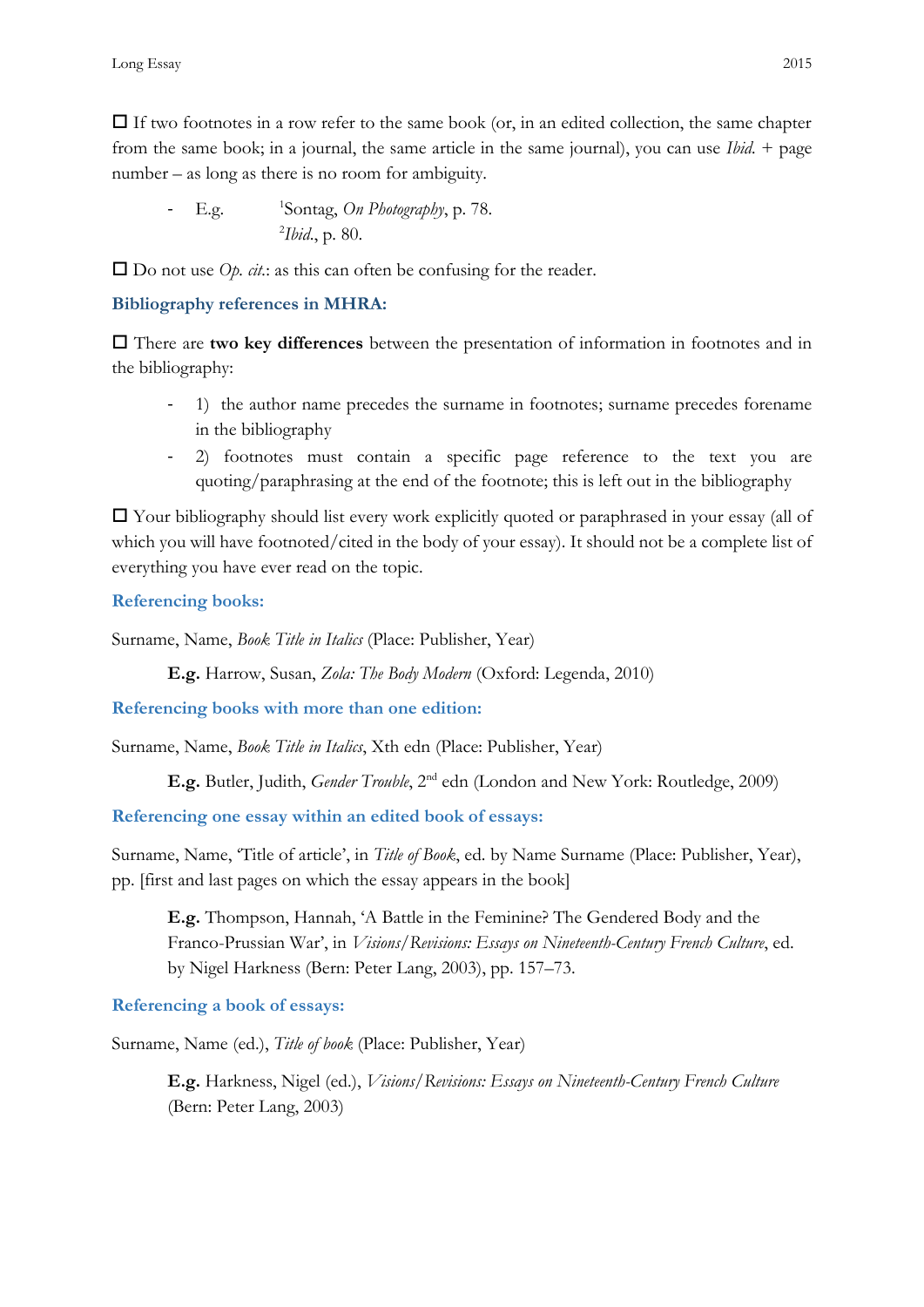#### **Referencing translated books:**

Surname, Name, *Book Title in Italics*, trans. by Translator Name (Place: Publisher, Year)

**E.g.** Marx, Karl, *Capital. A Critical Analysis of Capitalist Production*, trans. by S. Moore and Edward Aveling (London: Lawrence and Wishart, 1974)

**Referencing books with more than one volume:**

Surname, Name, *Book Title in Italics*, X vols (Place: Publisher, Year)

**E.g.** Goethe, Johann, *Dichte*, 2 vols (Frankfurt am Main: Deutscher Klassiker Verlag, 1998)

(In the footnote for a specific volume of this book, use Roman numerals to indicate the volume prior to the page number)

**E.g.** Goethe, Johann, *Dichte* (Frankfurt am Main: Deutscher Klassiker Verlag, 1998), II, p. 89.

#### **Referencing journal articles:**

Surname, Name, 'Title of the Article', *Journal Title in Italics*, XX (Year), 00-00.

- Here XX stands for the volume number, and 00-00 for the range of pages in which the article appears in the journal. Note that pp. is not used to indicate the page range of the article. Some journals also indicate an issue number as well as a volume number. In such cases the volume number precedes the issue number (see examples).

**E.g.** Scarparo, Susanna, 'Artemisia: the Invention of a "Real" Woman', *Italica*, 79:3 (2002), 363–78.

**E.g.** Drayson, Elizabeth, 'Reinventing the legend of King Roderick: Gertrudis Gómez de Avellaneda's *Egilona*', *Romance Studies,* 32:4 (2014), 259–68.

#### **Referencing websites:**

If you are using a web version of a print text (e.g. through Muse or JStor) then cite as though using the print edition – all the details are provided on the website.

For other websites:

Surname, Name, 'Article or Section Title in Single Inverted Commas', on *Name of the Website*, at: <website address in full> [accessed 0 Month Year].

**E.g.** Crowell, Steven, 'Existentialism', *The Stanford Encyclopedia of Psychology* (Winter 2010 edition), ed. by Edward N. Zalta, available online at: <http://plato.stanford.edu/entries/existentialism/> [accessed 16 January 2011].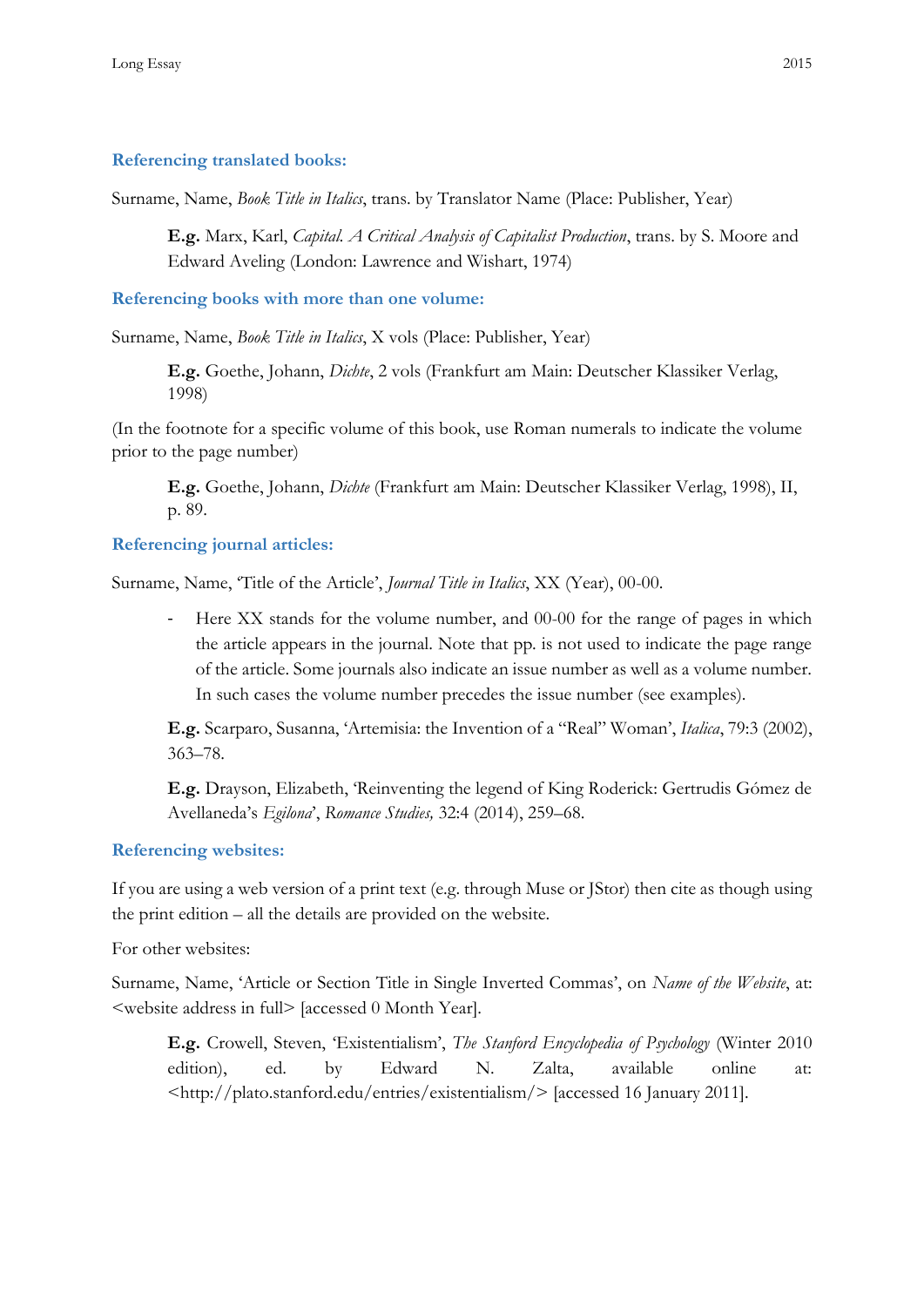### **Referencing films:**

*Film Title in Italics*, dir. by Name Surname (Production Company, Year)

**E.g.** *Alice in Wonderland*, dir. by Tim Burton (Disney, 2010).

**A note on references for Slavonic languages:**

• References in the footnotes and bibliography should always use the Library of Congress transliteration for Russian/Ukrainian material (see Appendix).

• English-language titles should be given in their normal, published form regardless of the transliteration practice you have adopted yourself.

**E.g.** Dostoevskii, F. M, *Polnoe sobranie sochinenii v tridtsati tomakh* (Leningrad: Nauka, 1972-90).

**but**

Holquist, Michael, *Dostoevsky and the Novel* (Princeton: Princeton University Press, 1977).

## <span id="page-10-0"></span>**Harvard / 'Author-date' system**

Mostly used in linguistics and more scientific disciplines. However, for literary and cultural essays, this can be a good way to cut down on your word count without cutting down on accurate referencing. It is comprised of two elements: in-text citation, and a bibliography at the end of the document.

#### <span id="page-10-1"></span>**In-text references with the Author-date system:**

• If the author's name occurs naturally in the sentence, the year and page number are given in brackets:

**E.g.** In a recent study, Smith (2010: 58) argued that something important happened.

• If the name does not occur naturally in the sentence, then the name, year and page numbers are given in brackets – NB. in this case, the bracketed reference goes at the end of the sentence.

**E.g.** A recent study shows that something important happened (Smith, 2010: 58).

• When an author has published more than one referenced document in the same year, these are distinguished by adding lower case letters to the year:

**E.g.** Jones (2010a: 71) discussed the subject of deep and meaningful arguments.

• If there are two or three authors, the surnames of all authors should be given:

**E.g.** Jones and Bloggs (2014: 23) have proposed something extremely intelligent.

• If there are more than three authors use *et al.*:

**E.g.** Green *et al.* (2008: 82) conclude something very profound.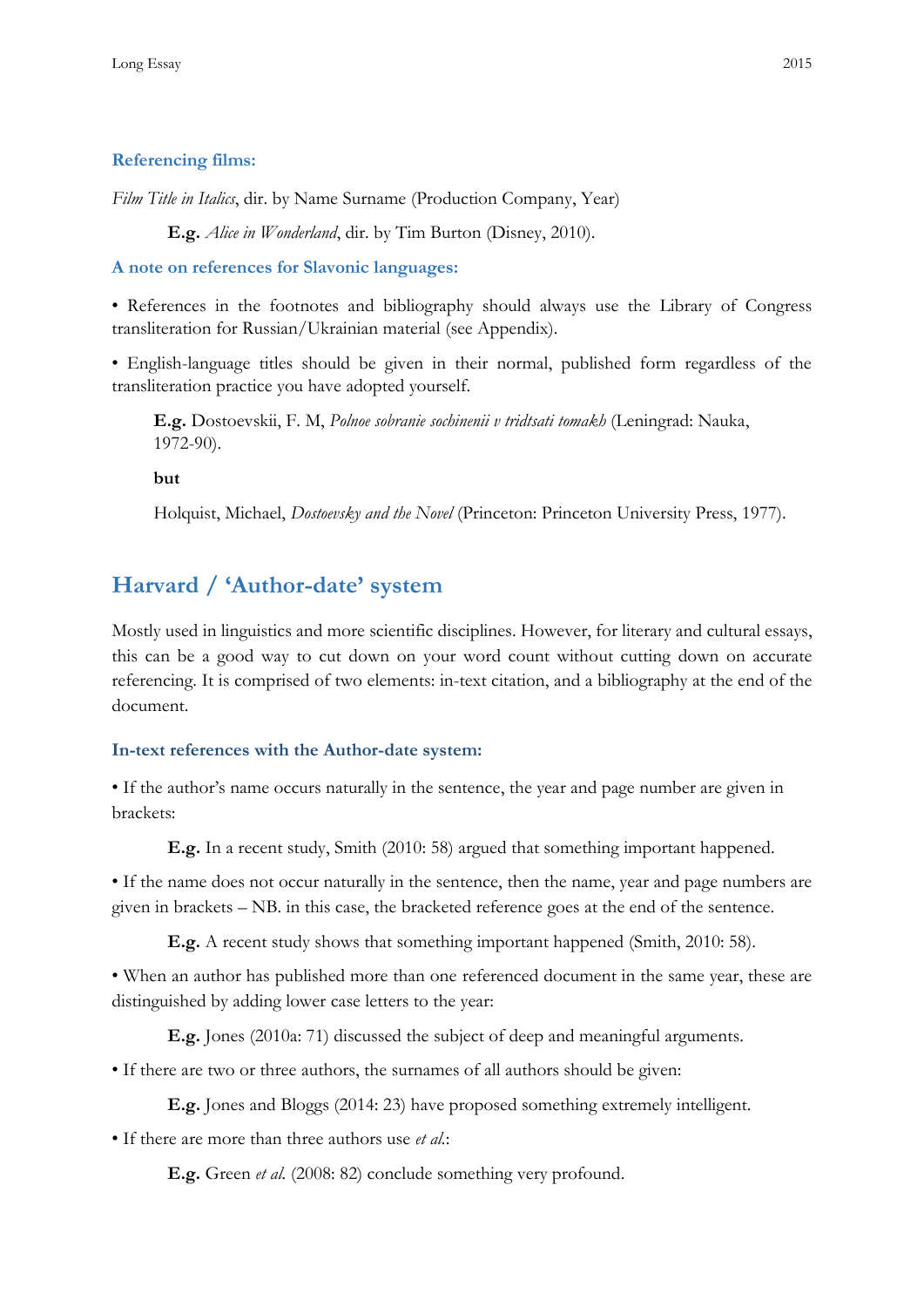### <span id="page-11-0"></span>**Bibliography references in the Author-date system:**

 $\Box$  Your bibliography should list every work quoted or paraphrased in the essay and which you have cited in the text of your essay – but leaving out the specific page numbers for particular quotations

 $\Box$  The information is largely the same as in the MHRA bibliography, although there are a number of formatting differences:

- The principal difference between an **MHRA** and **Author-date** bibliography is that in the Harvard system, the year of publication follows the author's name

- Note also the differences in punctuation: there are no brackets around the publisher's information in Author-date, and full-stops follow: the author's forename; the year of publication; the title; and the place of publication.

E.g.

### **MHRA**

Kant, Immanuel, *Kritik der Urteilskraft* (Hamburg: Meiner, 1990).

### **Author-Date**

KANT, Immanuel. 1990. *Kritik der Urteilskraft.* Hamburg: Meiner.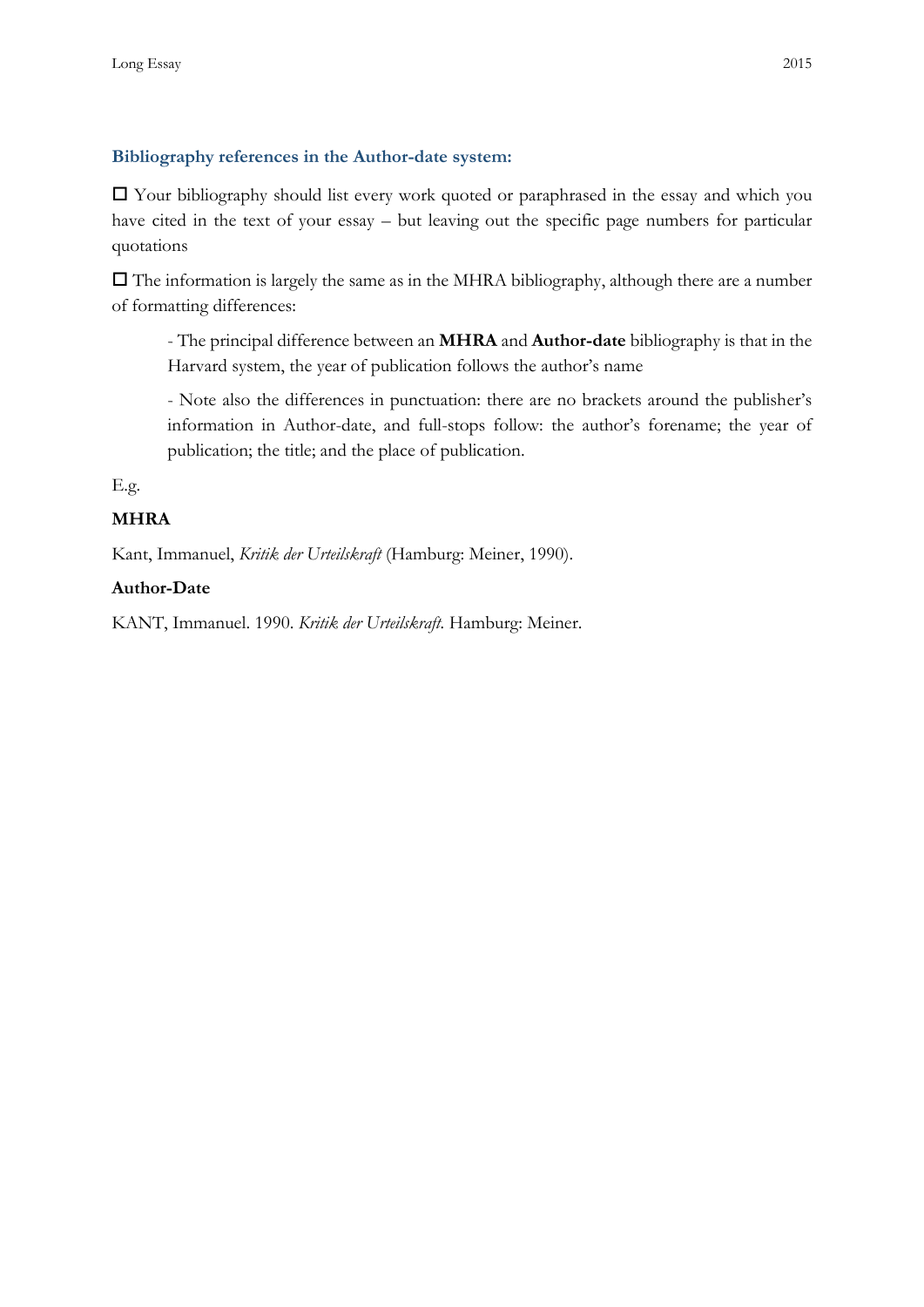# <span id="page-12-0"></span>Appendix: Transliteration of Cyrillic

There are several systems of transcribing Russian (Cyrillic) into English. None is necessarily more 'correct' than another, but it is important to be consistent. The Department uses and strongly recommends students to use the 'Modified Library of Congress' system.

| Ukrainian                         | English                                                            | Russian                           | English                                                                                                                                                                                                                                                                                                                                                                                                                        |
|-----------------------------------|--------------------------------------------------------------------|-----------------------------------|--------------------------------------------------------------------------------------------------------------------------------------------------------------------------------------------------------------------------------------------------------------------------------------------------------------------------------------------------------------------------------------------------------------------------------|
| $\it a$                           | $\it a$                                                            | $\it a$                           | $\rm{a}$                                                                                                                                                                                                                                                                                                                                                                                                                       |
| $\rm 6$                           | $\rm b$                                                            | $\overline{6}$                    | $\rm b$                                                                                                                                                                                                                                                                                                                                                                                                                        |
| $\, {\bf B}$                      | $\boldsymbol{\mathrm{V}}$                                          | $\, {\bf B}$                      | $\boldsymbol{\mathrm{v}}$                                                                                                                                                                                                                                                                                                                                                                                                      |
| $\Gamma$                          | $\,h$                                                              | $\Gamma$                          | $\mathbf{g}% _{T}=\mathbf{g}_{T}=\mathbf{g}_{T}=\mathbf{g}_{T}=\mathbf{g}_{T}=\mathbf{g}_{T}=\mathbf{g}_{T}=\mathbf{g}_{T}=\mathbf{g}_{T}=\mathbf{g}_{T}=\mathbf{g}_{T}=\mathbf{g}_{T}=\mathbf{g}_{T}=\mathbf{g}_{T}=\mathbf{g}_{T}=\mathbf{g}_{T}=\mathbf{g}_{T}=\mathbf{g}_{T}=\mathbf{g}_{T}=\mathbf{g}_{T}=\mathbf{g}_{T}=\mathbf{g}_{T}=\mathbf{g}_{T}=\mathbf{g}_{T}=\mathbf{g}_{T}=\mathbf{g}_{T}=\mathbf{g}_{T}=\math$ |
| $\Gamma$                          | $\mathbf{g}% _{T}=\mathbf{g}_{T}(\mathbf{Q})$                      | $\boldsymbol{\Delta}$             | $\rm d$                                                                                                                                                                                                                                                                                                                                                                                                                        |
| $\boldsymbol{\Delta}$             | ${\rm d}$                                                          | $\mathbf e$                       | $\rm e$                                                                                                                                                                                                                                                                                                                                                                                                                        |
| $\rm e$                           | $\rm e$                                                            | $\ddot{\text{e}}$                 | $\rm e$                                                                                                                                                                                                                                                                                                                                                                                                                        |
| $\epsilon$                        | ie                                                                 | $\rm\thinspace$                   | $\ensuremath{\mathrm{zh}}$                                                                                                                                                                                                                                                                                                                                                                                                     |
| $\mathbb H$                       | $\mathbf{z}\mathbf{h}$                                             | $\overline{3}$                    | $\rm{Z}$                                                                                                                                                                                                                                                                                                                                                                                                                       |
| $\overline{3}$                    | $\rm{Z}$                                                           | $\boldsymbol{\mathrm{H}}$         | $\overline{\mathbf{i}}$                                                                                                                                                                                                                                                                                                                                                                                                        |
| $\, {\bf H}$                      | $\mathbf{y}$                                                       | $\boldsymbol{\breve{\mathrm{H}}}$ | $\frac{1}{1}$                                                                                                                                                                                                                                                                                                                                                                                                                  |
| $\vdots$                          | $\frac{1}{1}$                                                      | $\mathbf K$                       | $\mathbf k$                                                                                                                                                                                                                                                                                                                                                                                                                    |
| $\ddot{\rm i}$                    | $\overleftrightarrow{\text{1}}$ or $\overleftrightarrow{\text{1}}$ | $\Lambda$                         | $\bf{l}$                                                                                                                                                                                                                                                                                                                                                                                                                       |
| $\boldsymbol{\breve{\mathrm{H}}}$ | $\overline{\mathbf{i}}$                                            | $\mathbf M$                       | m                                                                                                                                                                                                                                                                                                                                                                                                                              |
| $\rm K$                           | $\mathbf k$                                                        | $\mathbf H$                       | $\mathbf n$                                                                                                                                                                                                                                                                                                                                                                                                                    |
| $\Lambda$                         | $\bf{l}$                                                           | $\overline{O}$                    | $\mathbf O$                                                                                                                                                                                                                                                                                                                                                                                                                    |
| $\mathbf M$                       | ${\rm m}$                                                          | $\Pi$                             | ${\bf p}$                                                                                                                                                                                                                                                                                                                                                                                                                      |
| $\mathbf H$                       | $\mathbf n$                                                        | ${\bf p}$                         | $\mathbf r$                                                                                                                                                                                                                                                                                                                                                                                                                    |
| $\mathbf O$                       | $\overline{O}$                                                     | $\mathsf{C}$                      | $\mathbf S$                                                                                                                                                                                                                                                                                                                                                                                                                    |
| $\boldsymbol{\Pi}$                | ${\bf p}$                                                          | $\overline{\mathrm{T}}$           | $\mathbf t$                                                                                                                                                                                                                                                                                                                                                                                                                    |
| ${\bf p}$                         | $\mathbf r$                                                        | $\mathbf{y}$                      | $\mathbf u$                                                                                                                                                                                                                                                                                                                                                                                                                    |
| $\mathbf{C}$                      | $\mathbf S$                                                        | $\Phi$                            | $\mathbf f$                                                                                                                                                                                                                                                                                                                                                                                                                    |
| $\mathbf T$                       | $\mathsf{t}$                                                       | $\mathbf X$                       | $\mathrm{kh}$                                                                                                                                                                                                                                                                                                                                                                                                                  |
| $\mathbf{y}$                      | $\ensuremath{\mathsf{u}}$                                          | Ц                                 | $\mathsf{t}\mathsf{s}$                                                                                                                                                                                                                                                                                                                                                                                                         |
| $\Phi$                            | $\mathbf f$                                                        | $\mathbf{q}$                      | ${\rm ch}$                                                                                                                                                                                                                                                                                                                                                                                                                     |
| $\mathbf X$                       | $\mathrm{kh}$                                                      | $\rm III$                         | sh                                                                                                                                                                                                                                                                                                                                                                                                                             |
| $\rm H$                           | $\mathsf{t}\mathsf{s}$                                             | Щ                                 | ${\rm shch}$                                                                                                                                                                                                                                                                                                                                                                                                                   |
| Ч                                 | ${\rm ch}$                                                         | $\mathbf d$                       | $\zeta\zeta$                                                                                                                                                                                                                                                                                                                                                                                                                   |
| $\rm III$                         | $\operatorname{sh}$                                                | $\mathbf{P}\mathbf{I}$            | $\mathbf{y}$                                                                                                                                                                                                                                                                                                                                                                                                                   |
| Щ                                 | ${\rm shch}$                                                       | $\mathbf{P}$                      | $\overline{\epsilon}$                                                                                                                                                                                                                                                                                                                                                                                                          |
| $\rm{O}I$                         | $\frac{1}{\text{i}u}$                                              | $\boldsymbol{\in}$                | $\rm e$                                                                                                                                                                                                                                                                                                                                                                                                                        |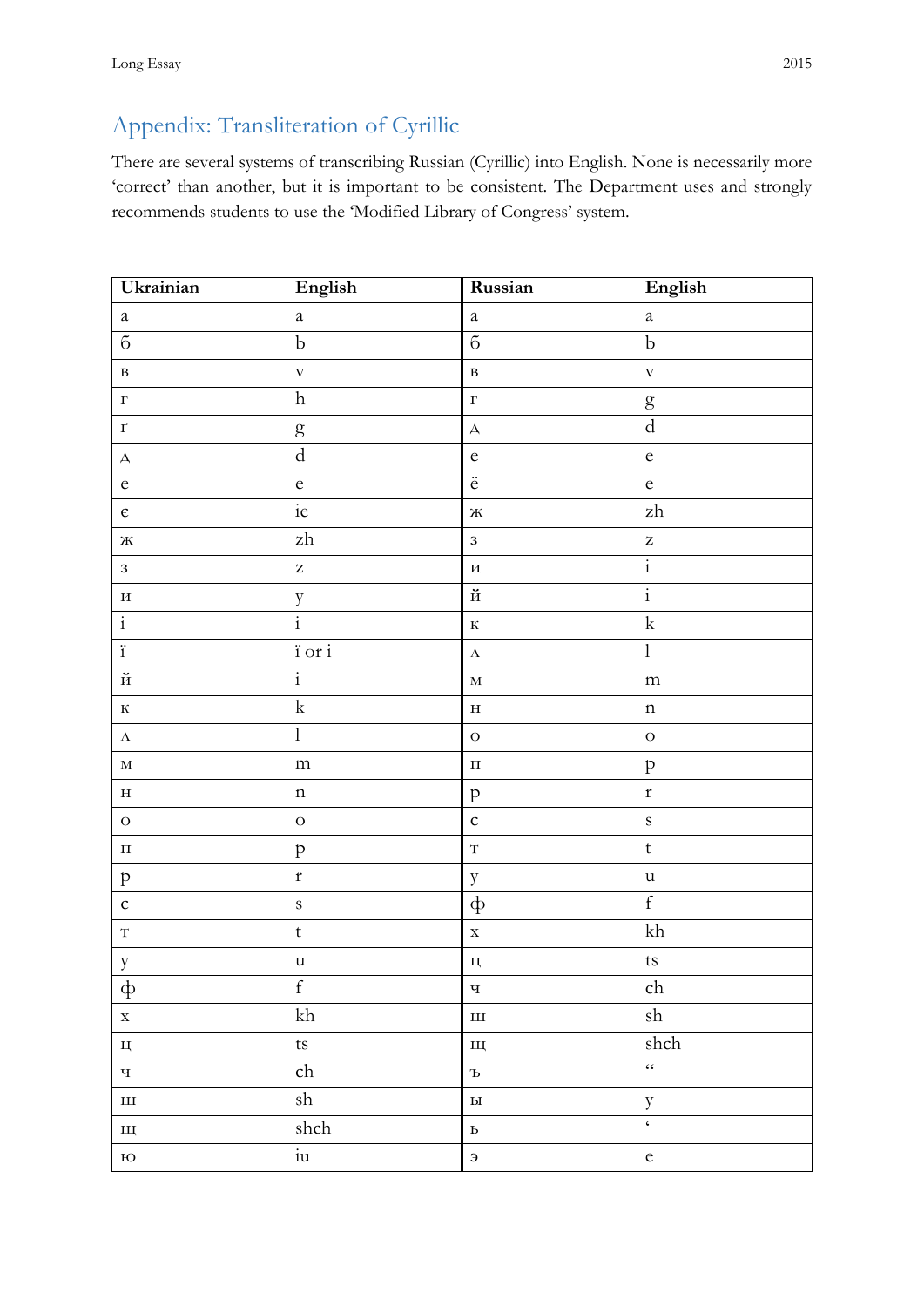| $\mu$ | - - | τu |
|-------|-----|----|
|       |     | īα |

## **Examples:** vowel combinations and other transliterations that can cause difficulties

| ae             | ae             | Марина Цветаева              | Marina Tsvetaeva              |
|----------------|----------------|------------------------------|-------------------------------|
| ay             | au             | Константин Паустовский       | Konstantin Paustovskii        |
| ая             | a1a            | Маяковский                   | Maiakovskii                   |
| e              | e              | Ельцин, «Вишневый сад»       | El'tsin, Vishnevyi sad        |
| ии $\check{~}$ | $\ddot{\rm n}$ | Достоевский, Нижний Новгород | Dostoevskii, Nizhnii Novgorod |
| ИИ             | $\overline{a}$ | ИНТЕЛЛИГЕНЦИЯ                | intelligentsiia               |
| ыи $\check{ }$ | y1             | Новый мир                    | Novyi mir                     |
| $_{\rm HO}$    | $\overline{u}$ | «Первая любовь»              | 'Pervaia liubov"              |
| ЮЮ             | $i$ uiu        | малюю                        | maliuiu                       |
| Я              | ia             | Замятин                      | Zamiatin                      |
| <b>RR</b>      | iaia           | ПОСЛЕДНЯЯ                    | posledniaia                   |

| у           | u        | «Уездное»                | 'Uezdnoe'                |
|-------------|----------|--------------------------|--------------------------|
| Ц           | ts       | «Станционный смотритель» | 'Stantsionnyi smotritel" |
| $\mathbf X$ | kh       | Антон Чехов              | Anton Chekhov            |
| ч           | ch       | Петр Чаиковский          | Petr Chaikovskii         |
| КC          | $\rm ks$ | Александр                | Aleksandr                |
| Ш           | sh       | Пушкин                   | Pushkin                  |
| Щ           | shch     | Михаил Зощенко           | Mikhail Zoshchenko       |